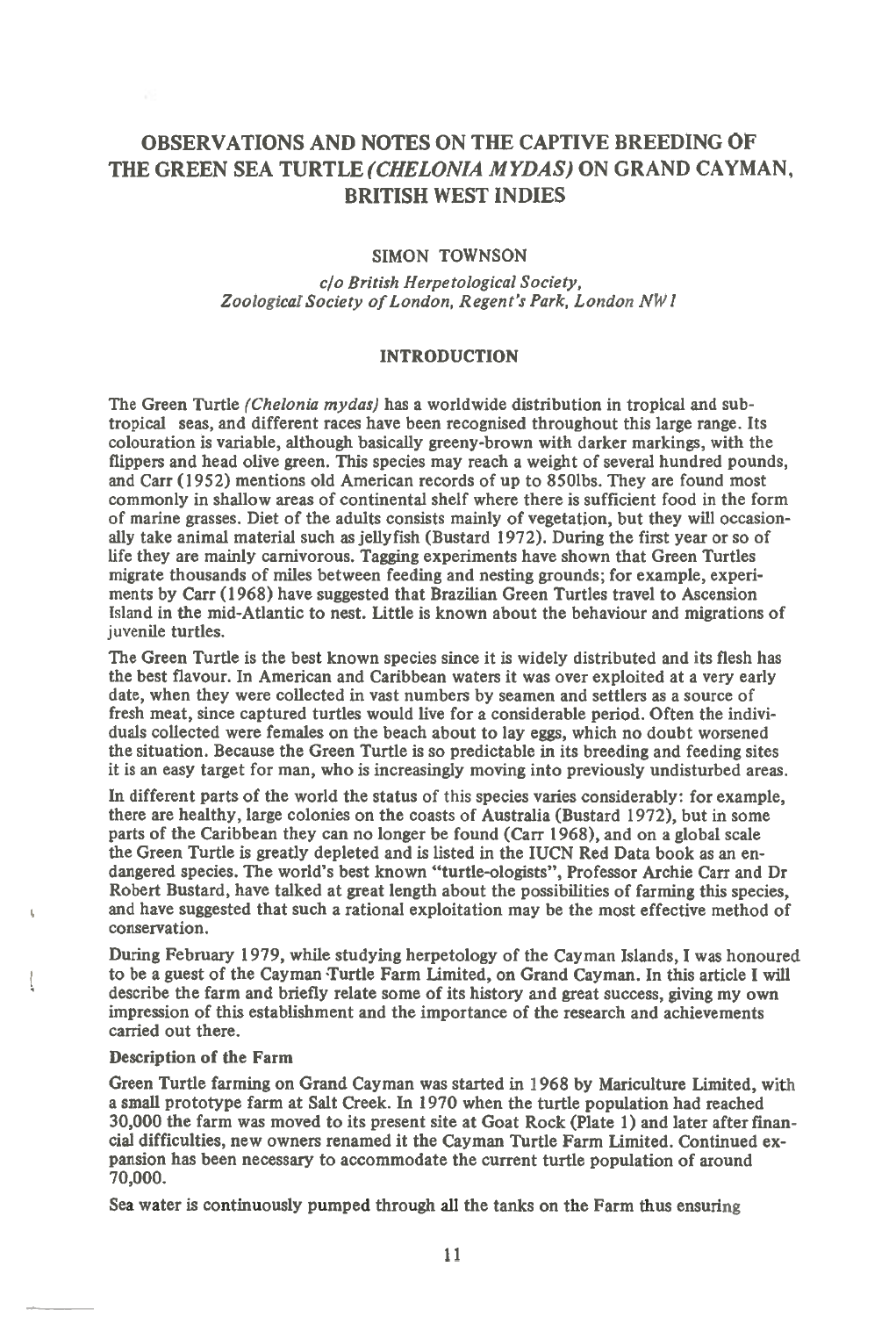maximum cleanliness and minimum risk of infection. The water is pumped in from the sea at one end of the Farm, circulated and discharged at the other end. Each hour the pumping system circulates 2.6 million gallons through tanks varying in size from 12 to over 75,000 gallons. All the turtles are fed on a pelleted feed, similar in appearance to that used in other livestock farming industries, and is sometimes supplemented with locally mown turtle grass *(Thalassia).* The pellets float and vary in size according to the age of the turtle, so that they can pick them from the surface. The pellets are high in protein and give an efficient food conversion ratio and rapid growth rate. The amino acids therein are those found to be essential for hatchling Green. Turtles by Wood (1974), and are similar to those generally considered essential for mammals.

The Farm is divided into eight distinct areas, which are briefly described below (Plate 1 and Fig. 1).

### Area One

These eight tanks normally hold turtles between the ages of six and eighteen months, and each tank (depending on size) is capable of holding between one thousand and five thousand turtles (mostly commercial growing stock).

#### Area Two

These small tanks contain the baby or hatchling turtles, which are all between 3 days and 6 months of age. The baby turtles are brought to these tanks from the hatchery, where the eggs have incubated for approximately 8 weeks at a mean daily temperature of  $28<sup>o</sup>C$ . The eggs are initially removed from all verified nests on the artificial beach (Area 5, see later), placed *in* batches of up to 100 in three layers in styrofoam boxes and covered with a muslin cloth and a thin layer of sand. The boxes are then placed in an open-sided hatchery with good ventilation, temperature fluctuation in the boxes being reduced by the styrofoam. The survival rate of baby turtles on the farm is obviously much higher than in the wild, where the eggs are subject to human and animal predation before they hatch, and after they hatch crabs, birds, and fish kill the majority of the survivors.

#### Area Three

These two large tanks contain commercial growing stock of a medium size. The length of the carapace can be a rough guide to their age. For example, a 10" carapace indicates a one year old turtle, 15" would indicate 18 months, and 20" about three years. When turtles begin to get sizeable they look incapable of moving anything but slowly; however, they can move surprisingly quickly in bursts of up to 20 miles an hour.

#### Area Four

These six small round fibreglass tanks came from the first turtle farm site at Salt Creek, where they were floated in the sea attached to cat-walks and contained all the original Green Turtle Stock. Now they contain various species of turtle, including Loggerheads *(Care tta care tta),* Hawksbills *(Eretmochelvs imbricata)* and Ridleys *(Lephlochelys olivacea).* These are kept purely for observation and research and the Cayman Turtle Farm has no intention of farming these other species on a commercial scale. It is worth mentioning that most other species of sea turtle are carnivorous, which causes their meat to have a strong and less appealing flavour.

#### Area Five

This large pond (Plate 3) and artificial beach contain the breeding herd. Basically in this area the turtles mate, the females crawl up on the beach to deposit their eggs and return to the water. The pond measures approximately 200 ft (60.5m) by 86 ft (26.5m) giving an area of about  $0.4$  acres  $(0.2 \text{ ha})$ . It is about 10 ft  $(3.1 \text{ m})$  deep on the north-west side and shelves up to an artificial beach about 35 ft (10m) wide on the south-east side. The capacity of the pool is about 0.75 million gallons, and sea water is pumped through at a rate calculated to give 18 changes daily.

In order to accelerate the Farm breeding programme it was necessary to bring to Cayman mature wild male and female turtles. As the Cayman Turtle farm was not started until 1968 the oldest farm reared turtles are only just reaching maturity. The farm reared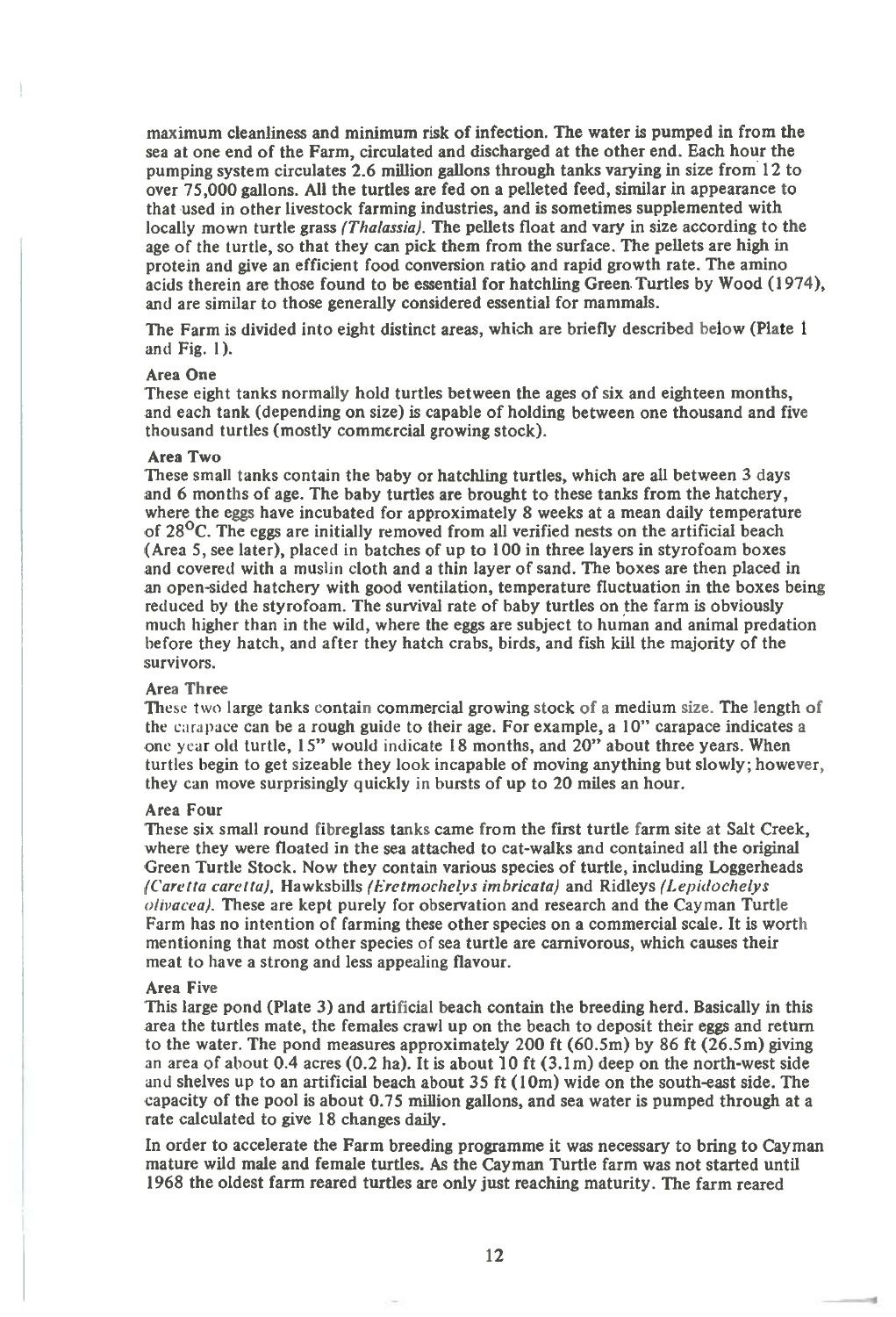turtles can be easily recognised by their far superior shell colours and patterns. In 1973 the first known nestings in captivity occurred in this breeding pond, subsequently eggs were laid on the artificial beach and healthy turtles hatched. This was a major breakthrough and in 1975 the farm achieved its second major step forward when a farm reared female laid 601 eggs and healthy hatchlings emerged.

During the mating and laying seasons farm personnel maintain a 24-hour watch on the pond and artificial beach: all the breeding turtles are tagged so it is therefore easy to keep records of such facts as when and how long each turtle mates, and how many eggs each female lays per nest and per season. In Cayman, mating occurs between April and July each year. Following a complex courting procedure, male and female will mate sometimes for periods of up to 52 hours. The laying season in Cayman is from May until September. During this period and only at night the females crawl up the artificial beach, scoop out a 2 to 3 ft hole with their rear flippers and then deposit their eggs, cover their nest and return to the water. This, of course, is an exact replica of their behaviour out in the wild. Females have laid up to 230 eggs per nest and the Farm has recorded one female which nested 10 times in one season laying over 1,700 eggs in the artificial beach.

### Area Six

This double row of tanks holds commercial growing stock from 6 to 18 months. There are also small tanks used for research experiments in feed, stocking density and medication.

# Area Seven

These oblong tanks were the last to be constructed at Goat Rock, and water circulation within this particular shape and size tank has proved to be very efficient. Three of these tanks normally hold larger commercial growing stock, whilst three tanks nearest the road are reserved for future breeding stock. As the turtles become older, they spend less time floating on the surface and during non feeding periods can be seen resting on the bottom, occasionally coming up to the surface to breathe.

### Area Eight

This large area contains the majority of the commercial growing stock over 18 months of age.

Fig. 1. Plan of the Cayman Turtle Farm. See text for explanation of area numbers.

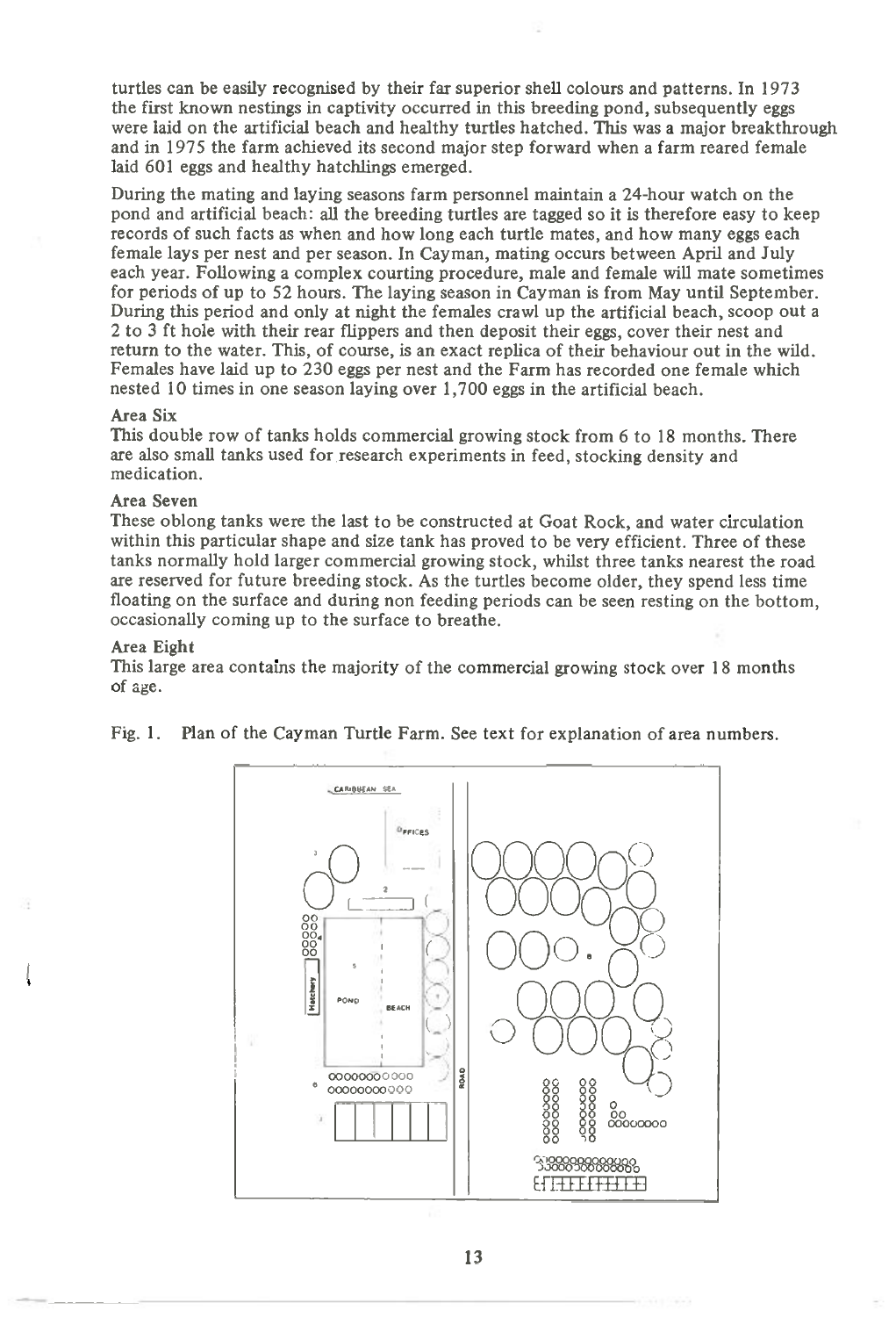

**Plate 1. The Cayman Turtle Farm At Goat Rock, Grand Canyon.** 



**Plate 2. Captive bred** *Chelonia mydas.* **Commercial growing stock over three years old.**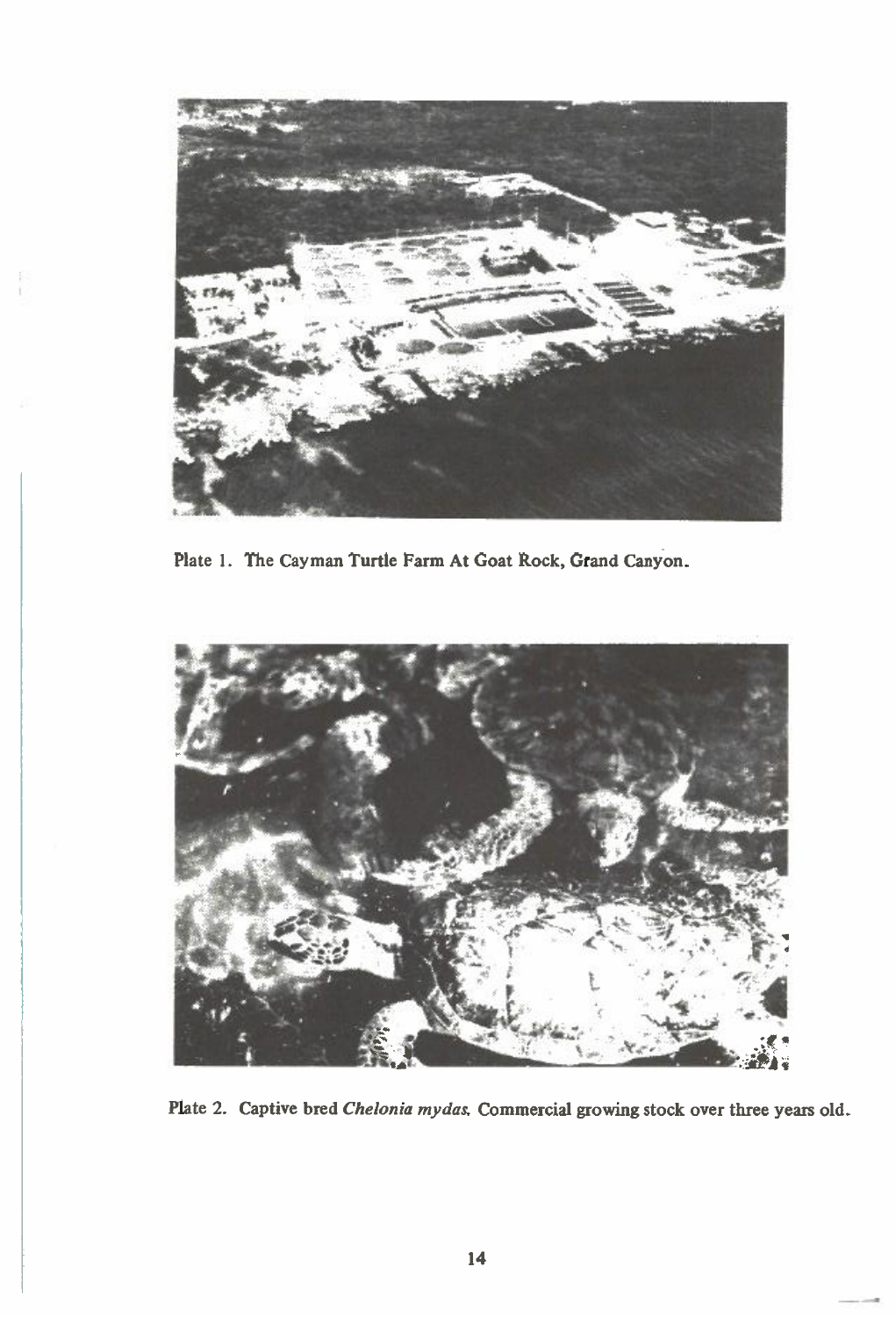

Plate 3. The large breeding pond and artificial beach. Turtle tracks can be seen in the sand. Mating pairs of turtles are coaxed into the meshed pens on the right of the picture to prevent displacement of the copulating male by others.



Plate 4. Small tanks used for research and medication purposes in Area 8.

# **DISCUSSION**

**<sup>I</sup>**realise that many turtle lovers may not be sympathetic towards the idea of farming turtles for commercial purposes, but **I** believe that a rational exploitation in this way may be the best approach from the turtle's point of view.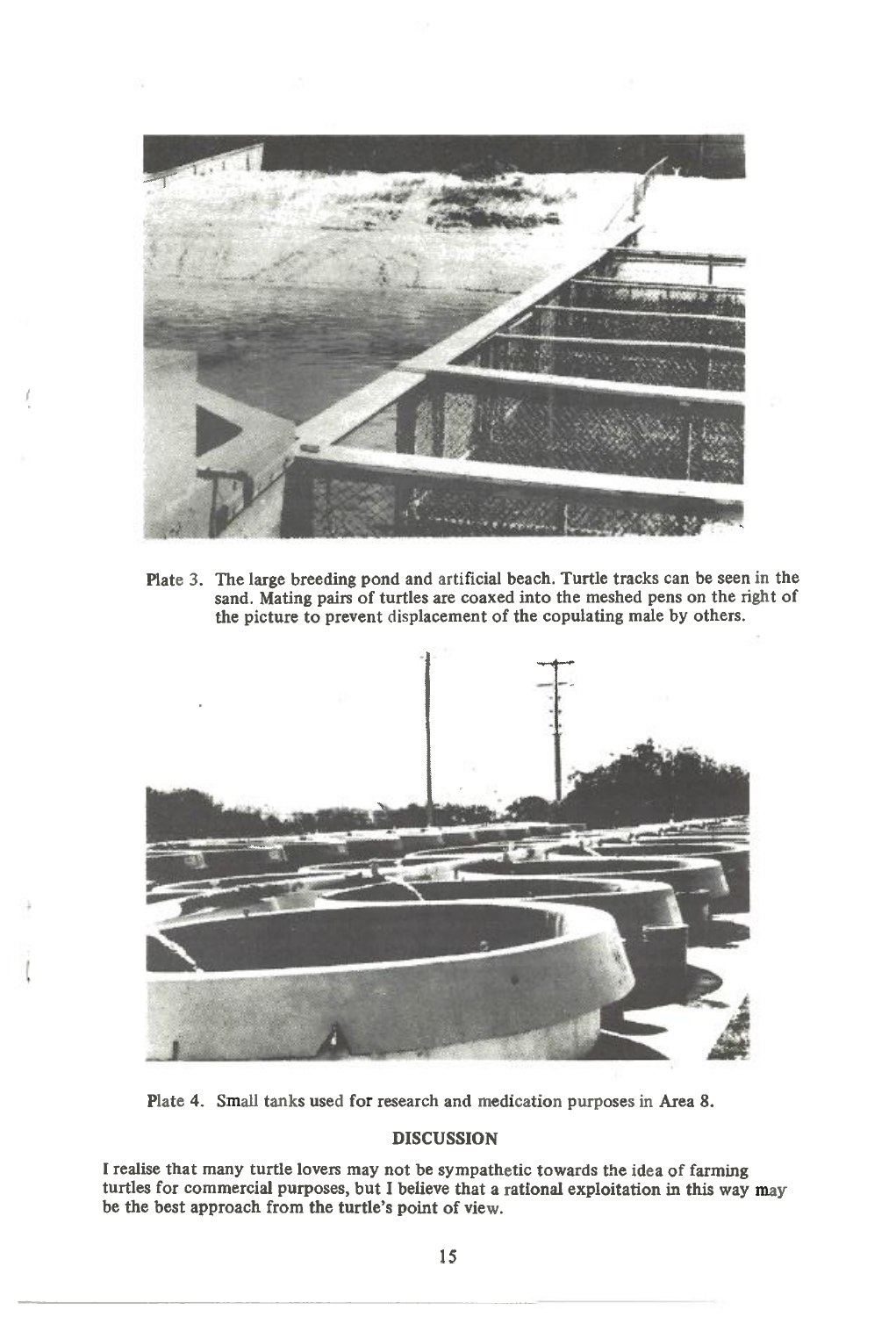Firstly I would like to make a few points about the way the Cayman Turtle Farm was set up, it's aims and achievements, and the attitudes its owners and employees have towards conservation.

The Farm is a new and unique operation, and in the absence of existing farm stocks to draw on, this pioneer farm had to obtain its foundation material from the wild, but did so with as little disturbance to wild populations as possible (Simon 1975). Up to 1973 the stocking of the rearing tanks at the farm depended entirely on the artificial incubation and hatching of eggs collected from natural beaches, with the permission of the appropriate authorities. During the period 1971-3 almost all of the eggs collected came from nests doomed by tidal washout or volcanic sand, so that loss of hatchlings to the wild was small in comparison with the number of eggs collected, which was 188,568 (Simon 1975).

The Farm is now entirely self-sufficient, since it has taken no eggs from the wild since 1978, and does not intend to do so again (Johnson, personal communication, Cherfas 1979). Representatives of the Department of the Environment and British management authority for CITES (Convention of International Trade in Endangered Species) recently

stated that the Cayman Turtle Farm meets the criteria for a farm as outlined in CITES, since its products are now derived from a closed operation.

The success of the Farm is heavily dependent on research, and a competent team of zoologists are continually working on more efficient means of turtle husbandry and equally important, a fuller understanding of the Green Turtle's life cycle and biology (Simon 1975; Simon, Ulrich & Parkes 1975; Wood & Wood 1978; Wood 1974; Ulrich & Owens 1974; Ulrich & Parkes 1978). Of particular importance is a complete understanding of its reproductive habits, and considerable progress has also already been made in areas such as nutrition and disease control.

As mentioned previously, the first breakthrough came in 1973 when the first farm laid eggs hatched successfully. Up to this time there had been no reproductive activity in the large breeding pool which contained about 70 ex-wild turtles. However, on April 12th 1973 a burst of mating activity occurred after the introduction of two Surinam males (Ulrich & Owens 1974) at the beginning of the mating season. Not only did the two new males mount females almost immediately after 15 days in transit, but within a few days mating activity was shown by at least two of the previously inactive males. It would appear that turtles kept continuously together all year round do not become sexually active in the mating season, and require some kind of trigger, such as the introduction of the wild Surinam males. Therefore in 1974 the males were segregated from the females except during the mating season, which proved successful: this technique was effective in breeding the Giant tortoises of the Galapagos, and is probably a familiar manipulation to most reptile breeders. The 1974 season provided an interesting example of the importance of the social environment in sexual behaviour (Ulrich & Parks 1978). A pair of ex-wild turtles, both of which had been sexually active in 1973, were isolated in a large tank from February to June 1974 where in this situation they showed no sexual activity. They were then transferred to the breeding pool, where the male, apparently stimulated by competition, quickly mounted the female, as afterwards did two pool mates.

The table below shows the breeding results for 1973 and 1974 (from Ulrich & Parkes 1978). 1973 1974

|                                     | 1 J I J | 1 J I T |
|-------------------------------------|---------|---------|
| No. of females laying               | 19      | 14      |
| No. of clutches                     | $92 -$  | 80      |
| Average no. of clutches per female. | 4.8     | 5.7     |
| No. eggs                            | 11268   | 9752    |
| Average no. eggs per female         | 593     | 697     |
| Average no. eggs per clutch         | 122     | 122     |
| Hatch rate %                        | 42.3    | 44.8    |